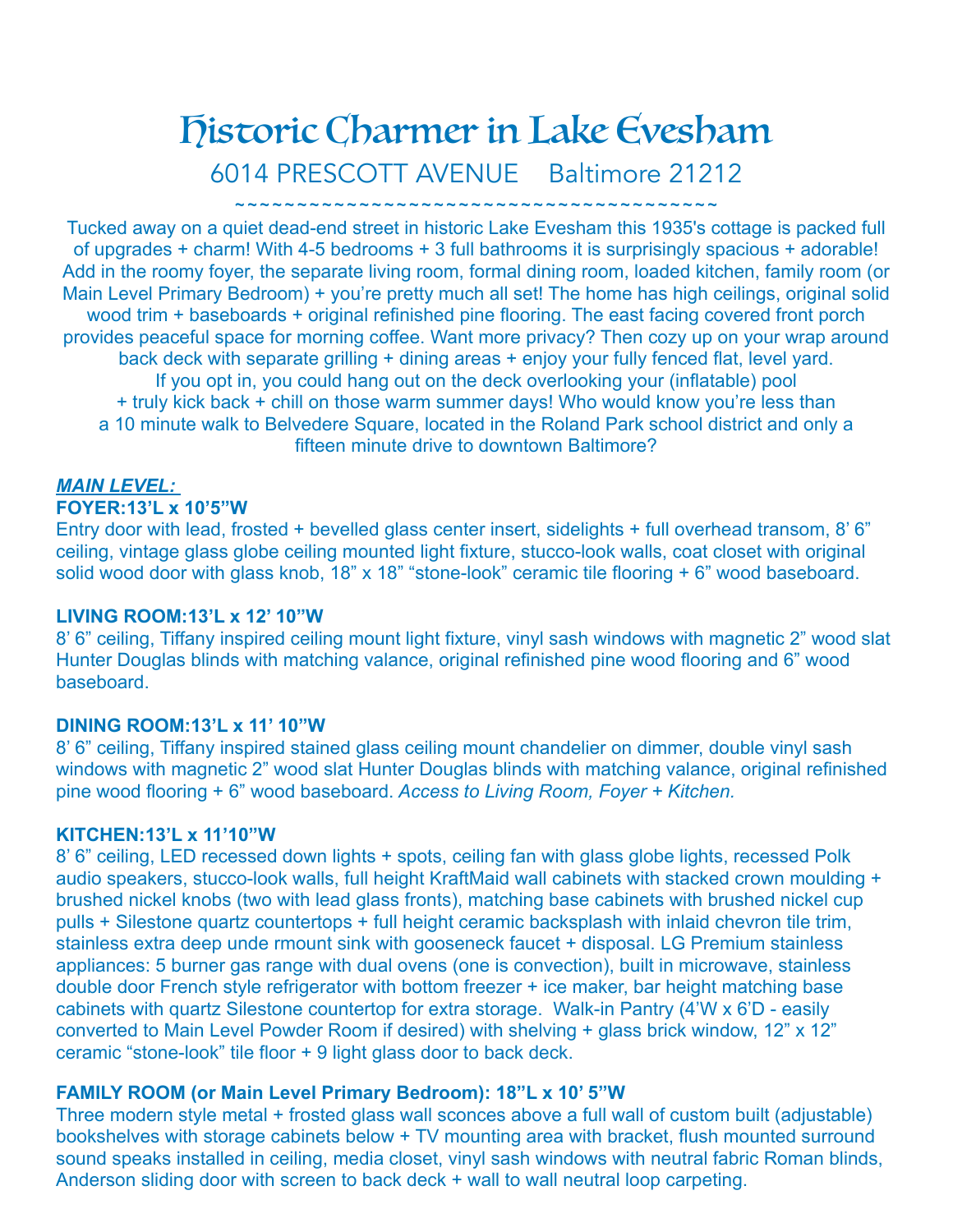# **Ensuite FULL BATHROOM: 7' 4"L x 5' 9"W**

Spa-like atmosphere with 18" x 18" Spanish marble clad walls in full height shower with shampoo niches, chrome Hansgrohe hand held fixture + frameless glass door enclosure, oversized ceramic trough sink with Hansgrohe single lever faucet + storage shelf below, built-in bevelled edge medicine cabinet flanked by modern glass + metal vanity sconces, vinyl sash window with magnetic 2" wood slat Hunter Douglas blinds with matching valance + 18" x 18" Spanish marble floor.

# *UPPER LEVEL 1:*

# **PRIMARY BEDROOM 2: 13'2"L x 11'5"W**

Ceiling mount light fixture, 2 vinyl sash windows with neutral fabric Roman shades, original 2 panel solid wood door with glass knob, wooden pocket door to Primary Full Bath + just cleaned neutral level loop wall to wall carpeting.

# **FULL BATHROOM 2:10'4"L x 9'9W**

Halogen track lighting, recessed down lights, full height subway tiled shower with bench with custom frameless glass enclosure, Kraftmaid vanity with marble counter + drop in sink with Hansgrohe faucet, glass vanity "bar" fixture over extra large mirror, medicine cabinet, chrome double stacked towel bar, hexagonal ceramic tiled flooring + oversized semi-walk-in closet (10'4"L x 3'4"W) with custom interior closet system of double rows of shelves + rods.

# **BEDROOM 2: 13'2"L x 11'5"W (middle)**

Crown moulding, painted paneled walls, built-in raised full sized loft bed with ladder, 2 vinyl sash windows with magnetic 2" wood slat Hunter Douglas blinds, closet with rod + shelves, original 2 panel wood doors with glass knobs + wall to wall loop carpeting.

# **BEDROOM 3:13'L x 13'2"W (front)**

Comfortably sized room with ceiling mounted fan with lighting, 3 vinyl sash windows with magnetic 2" wood slat Hunter Douglas blinds with matching valance, 2 closets - one with built-in shelving and the other with bifold louvered doors + rods + shelves, original refinished pine wood flooring.

# **BEDROOM 4 or OFFICE:10'5"L x 9'9"W**

Ceiling mounted light fixture, 2 vinyl sash windows with magnetic 2" wood slat Hunter Douglas blinds with matching valance, closet with bifold louvered door + rod + shelves + original refinished pine wood flooring

# **FULL BATHROOM 3:7'3"L x 6'7"W**

Cast iron tub + shower, vinyl sash window with white metal mini blind, wainscoting, original medicine cabinet beautifully integrated into new woodwork flanked by 2 modern chrome + glass vanity sconces, pedestal sink with Kohler faucet, tall linen cupboard with mounted towel bar, hexagonal ceramic tiled flooring.

# **LAUNDRY CLOSET + LINEN CLOSET:**

Stacked oversized LG washer + gas dryer in hallway laundry closet. Additional linen closet near laundry.